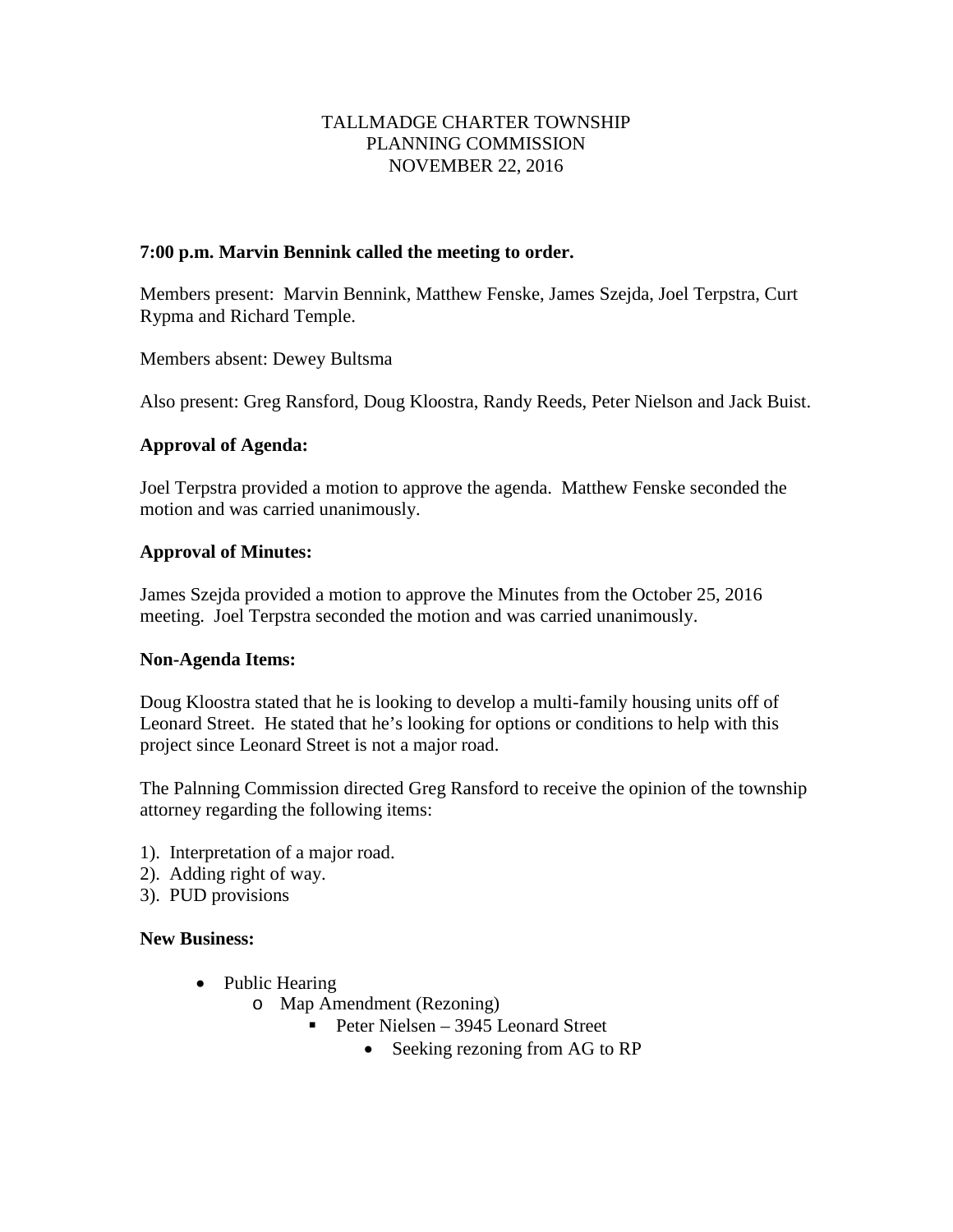Mr. Nielsen stated that he is looking to rezone for Estate Planning purposes. He intends to section off parcels from the main farm and planning to keeping it in the family.

Joel Terpstra questioned if it fits into the Master Plan.

Greg Ransford stated that the request meets the Master Plan requirements.

Marvin Bennink stated that the accessory buildings would be more than allowed if the land divisions were to happen.

Mr. Reeds asked if it would be possible to move the buildings to the AG zoned parcel.

Greg Ransford stated that they could be moved but would need to be used for that purpose only.

Richard Temple provided a motion to approve the rezoning request as submitted with the following condition that the two carports that are located on the south end of the property be removed by April 15<sup>th</sup>, 2017. Curt Rypma seconded the motion and was carried unanimously.

# **Old Business:**

• Signage

A discussion of signage took place and the new language that was presented to the Board of Trustees who will have the second reading in December.

• Master Plan

A discussion of the Master Plan was had and Greg Ransford stated that more Chapters will be presented in the future.

The Commissioners stated that they would like a description of each board and the duties that they uphold.

### **Planning Commission Comment:**

No comments were made.

### **Adjournment:**

Richard Temple provided a motion to adjourn. Marvin Bennink seconded the motion and was carried unanimously.

Respectfully submitted: